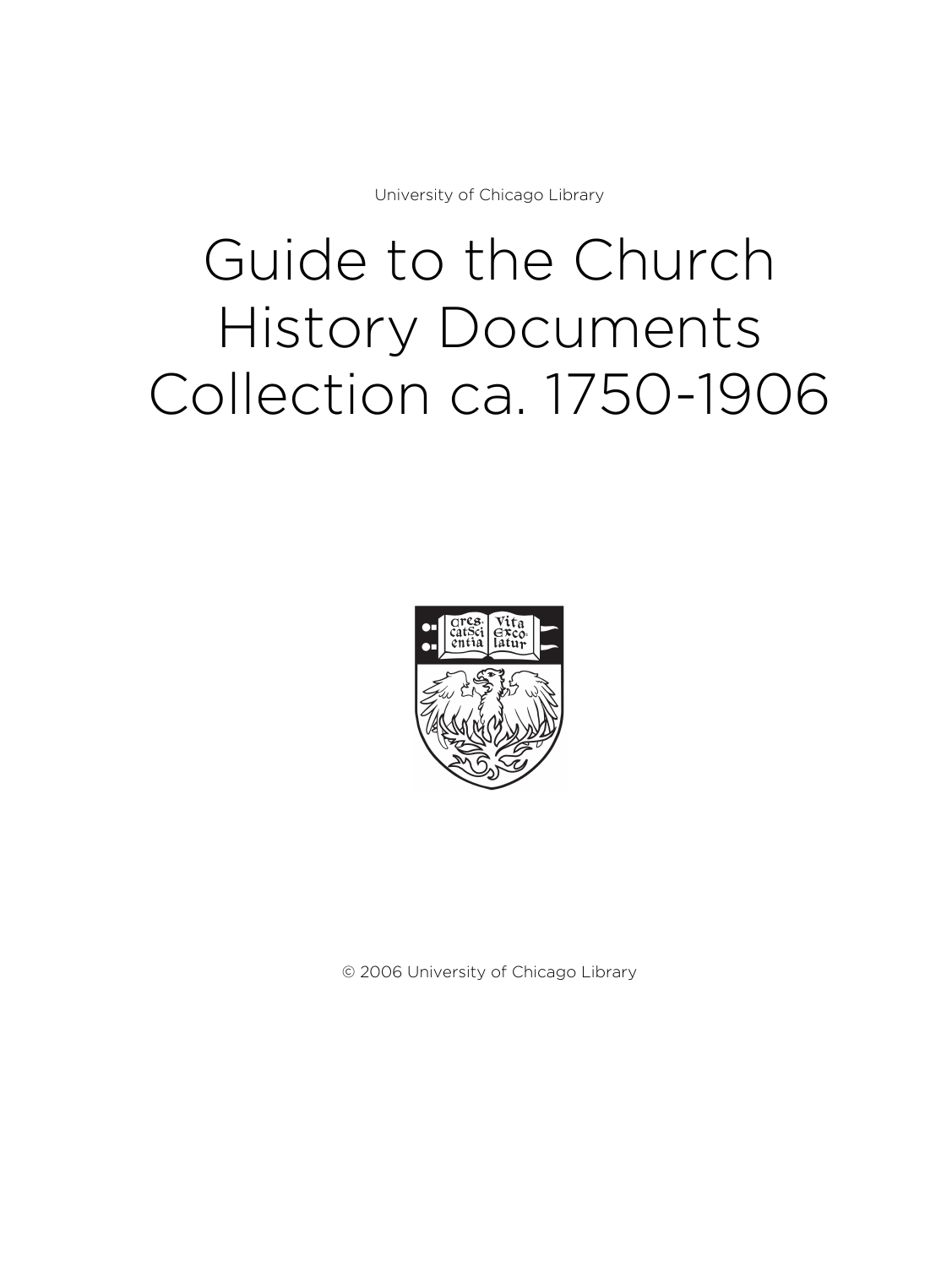# **Table of Contents**

| Descriptive Summary                      | 3  |
|------------------------------------------|----|
| Information on Use                       |    |
| Access                                   | 3  |
| Citation                                 | 3  |
| <b>Historical Note</b>                   | 3  |
| Scope Note                               |    |
| <b>Related Resources</b>                 |    |
| Subject Headings                         |    |
| <b>INVENTORY</b>                         |    |
| Series I: Baptists                       |    |
| Series II: Congregationalists            |    |
| Series III: Methodists                   |    |
| Series IV: Whitefield, George, 1714-1770 | 9  |
| Series V: Presbyterians                  | 10 |
| Series VI: Miscellaneous Denominations   | 14 |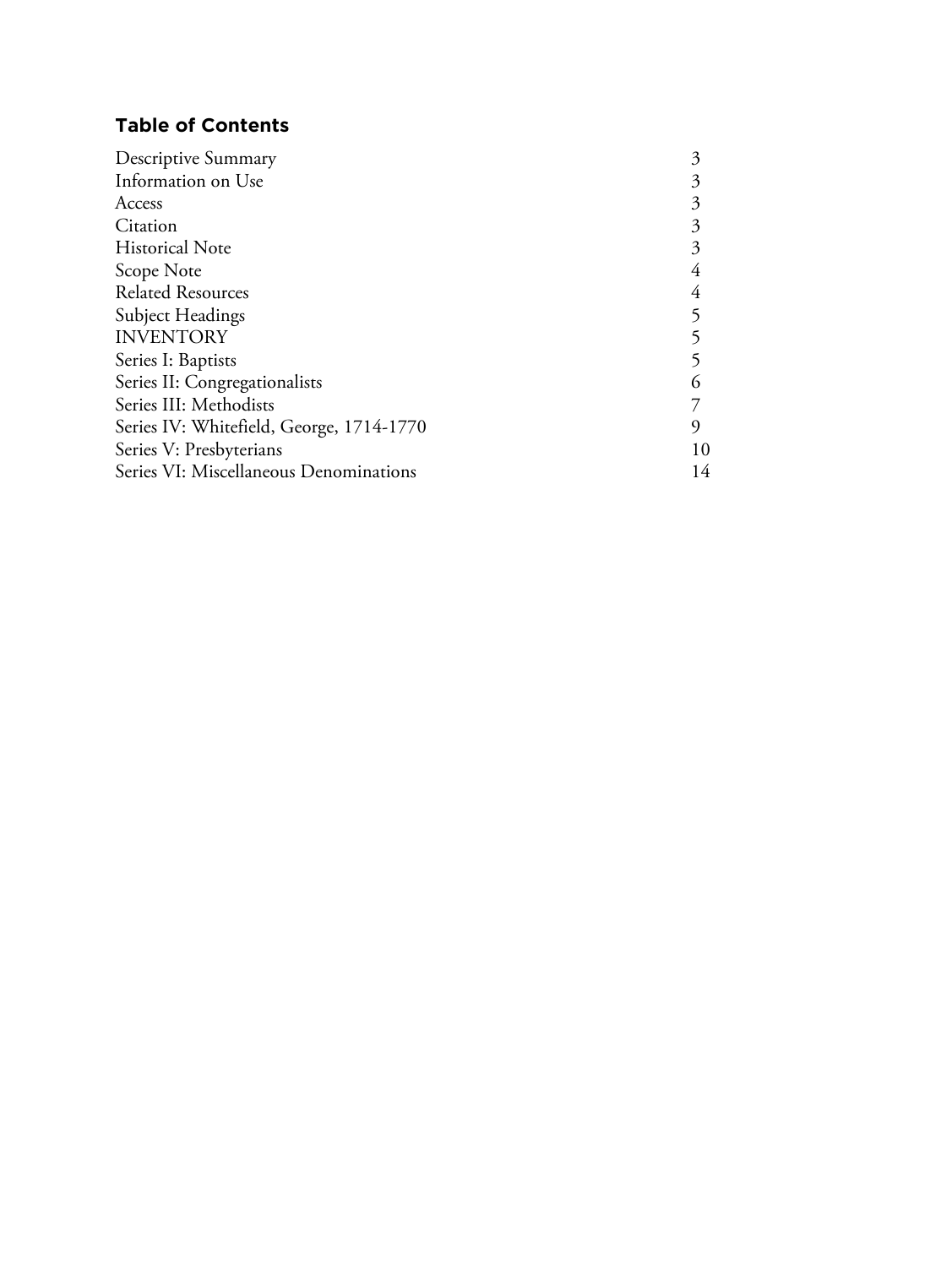# **Descriptive Summary**

| <b>Identifier</b> | ICU.SPCL.CHURCHHISTORY                                                                                                                                                                                                                                                                                                                                                                                                                                                                                                                                                                                                                                                                                                                                                                                                                                      |
|-------------------|-------------------------------------------------------------------------------------------------------------------------------------------------------------------------------------------------------------------------------------------------------------------------------------------------------------------------------------------------------------------------------------------------------------------------------------------------------------------------------------------------------------------------------------------------------------------------------------------------------------------------------------------------------------------------------------------------------------------------------------------------------------------------------------------------------------------------------------------------------------|
| <b>Title</b>      | <b>Church History Documents. Collection</b>                                                                                                                                                                                                                                                                                                                                                                                                                                                                                                                                                                                                                                                                                                                                                                                                                 |
| <b>Date</b>       | ca. 1750-1906                                                                                                                                                                                                                                                                                                                                                                                                                                                                                                                                                                                                                                                                                                                                                                                                                                               |
| <b>Size</b>       | 7.5 linear ft. $(13 \text{ box})$                                                                                                                                                                                                                                                                                                                                                                                                                                                                                                                                                                                                                                                                                                                                                                                                                           |
| <b>Repository</b> | Special Collections Research Center<br>University of Chicago Library<br>1100 East 57th Street<br>Chicago, Illinois 60637 U.S.A.                                                                                                                                                                                                                                                                                                                                                                                                                                                                                                                                                                                                                                                                                                                             |
| <b>Abstract</b>   | Primarily transcripts and photocopies of record books, journals, minutes,<br>and other documents from early frontier churches. Also includes diaries,<br>correspondence, notebooks, sermons, and miscellaneous notes of individuals<br>important in frontier religious history. Original material includes papers<br>relating to Benjamin Lakin and Edwin Clark's correspondence. Most of the<br>material relates to activity in Ohio, Kentucky, Illinois, Michigan, Wisconsin,<br>and several of the original thirteen colonies. Well-known names represented<br>include Stephen Peet, Joshua Lacy Wilson, Wilhelm Loehe, and George<br>Whitefield. The documents were collected under the auspices of the Church<br>History Research Fund and in conjunction with the writing of William<br>Warren Sweet's four-volume Religion on the American Frontier. |

## **Information on Use**

## **Access**

No restrictions

# **Citation**

When quoting material from this collection, the preferred citation is: Church History Documents. Collection,[Box #, Folder #], Special Collections Research Center, University of Chicago Library

# **Historical Note**

The Church History Documents Collection consists primarily of typescript copies and photostats of material that was gathered under the auspices of the Church History Research Fund and in conjunction with the writing of William Warren Sweet's Religion on the American Frontier, a four-volume set of source materials on religion in the United States during the 18th and 19th centuries. The collection contains many of those documents in unedited form, as well as some documents that were not published in the series, notably, many of those among the miscellaneous documents at the end of the collection. Most of the papers were at one time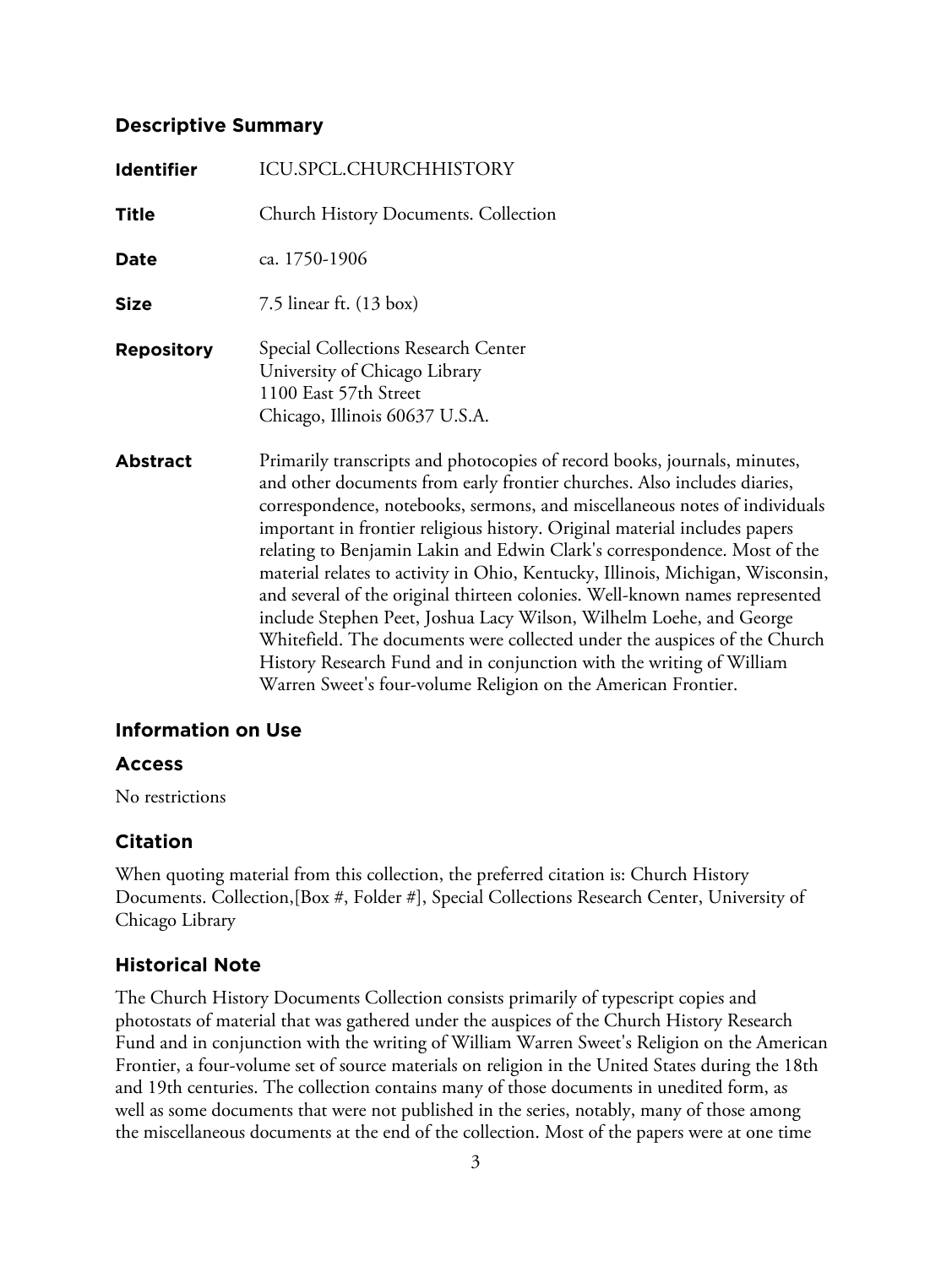bound and held in the Rare Books Collection; they were de-catalogued and placed in the Manuscripts Collection in 1967. The collection is unique and should be approached for what it is: an extensive collection of source material in early American church history-and not seen mainly as copies or transcripts having no intrinsic worth of their own.

The papers are mainly transcripts or photocopies of record books, journals, minutes, miscellaneous documents, etc., of a number of early frontier churches, along with diaries, correspondence, notebooks, journals, sermons, and miscellaneous notes of people important in frontier religious history; Most of the material concerns activity in Ohio, Kentucky, Illinois, Michigan, Wisconsin, and several of the original thirteen colonies. Well-known names represented here include Flavel Bascom, Stephen Peet (the elder), Thomas Haskins, Benjamin Lakin, Joshua Wilson, Wilhelm Loehe, and George Whitefield.

# **Scope Note**

The collection is arranged along the same denominational lines that divide Sweet's volumes The denominations are arranged alphabetically, with a number of miscellaneous ones represented at the end. Folders are arranged alphabetically within each section by title, and the material is described regarding content, dating, and physical nature in each folder entry.

Original material in the collection includes the Benjamin Lakin papers (Box 4, folders 2-8), which were once held as a separate collection. They consist of original manuscripts of uncertain date, although indications point toward the first or second decade of the 19th century. The commonplace book and the notebooks contain lists of preaching appointments on Lakin's circuits, dates of visitation, texts to be preached, extracts from his reading, sermon notes, and copies of a few letters.

The Edwin Clarke correspondence (Box 13, folder 1), which is also original material, consists of letters to Clarke from various people, many of them preachers, regarding his "Verse Herald", which apparently was a religious tract for learning Bible verses. Also included is correspondence to him in his capacity as secretary of the Oswego County Sunday School Teachers Association, Oswego County, New York.

Other items of interest in the collection are the Joshua Wilson papers (Box 11, folder 10), which were copied from manuscripts in the University Library's Durrett Collection; the photostats of the Church of England manuscripts (Box 12, folders 2-5), which represent an important and interesting collection of papers on colonial religious history; and the Wilhelm Loehe and Georg Grossman papers (Box 13, folders 2-7), which were obtained by Sweet through Professor Fritschel of Dubuque Theological Seminary from the originals in Neuendettelsau, Germany.

The John Morgan Walden Papers and the William Warren Sweet Papers should be examined in conjunction with this collection as there is some indication that the former may originally have been collected as part of the Church History Research Fund project, and the latter contains a number of drafts and notes concerning the Sweet mentioned here.

# **Related Resources**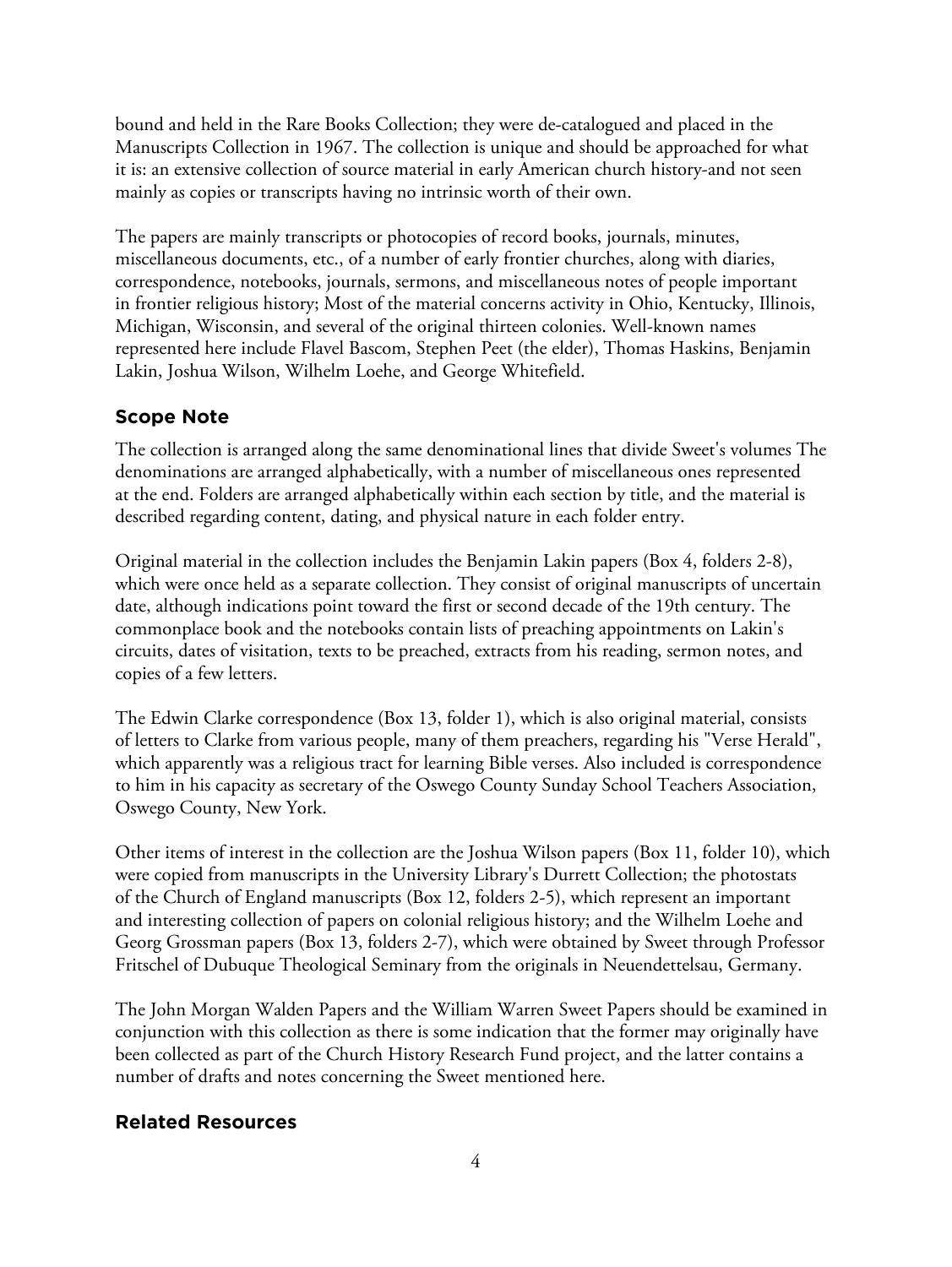The following related resources are located in the Department of Special Collections:

http://www.lib.uchicago.edu/e/spcl/select.html

John Morgan Walden. Papers

William Warren Sweet. Papers

# **Subject Headings**

- Peet, Stephen, 1797-1855
- Sweet, William Warren, 1881-1959
- Whitefield, George, 1714-1770
- Wilson, Joshua Lacy, 1774-1846
- Löhe, Wilhelm, 1808-1872
- Frontier and pioneer life-United States
- Protestant churches-United States-History
- United States-Religion
- United States-Church history

# **INVENTORY**

# **Series I: Baptists**

## **Box 1**

## **Folder 1**

Barrow, David, 1753-1819

• Journal of a tour from Virginia into Kentucky, 1795-1797. (23 p. negative photostat)

# **Box 1**

# **Folder 2-7**

Bingham, Abel, d. 1865,

• Correspondence and journal of Abel Bingham, Baptist missionary to the Indians in Sault Ste. Marie, Michigan, 1828-1855. (726 p. typescript copy)

#### **Box 1**

# **Folder 8**

Illinois

• Circular address to the Baptists of all parties in Illinois, by the Committee of the General Union Meeting held in Winchester, Morgan Co., Illinois, 1832, Oct. 12-16. (48 p. Ms transcript)

## **Box 1**

# **Folder 9**

Illinois

• Reports of the annual sessions of the Illinois Baptists' State Conventions, 1807, 1808, 1809. (8 p. negative photostat)

## **Box 1**

## **Folder 10**

Illinois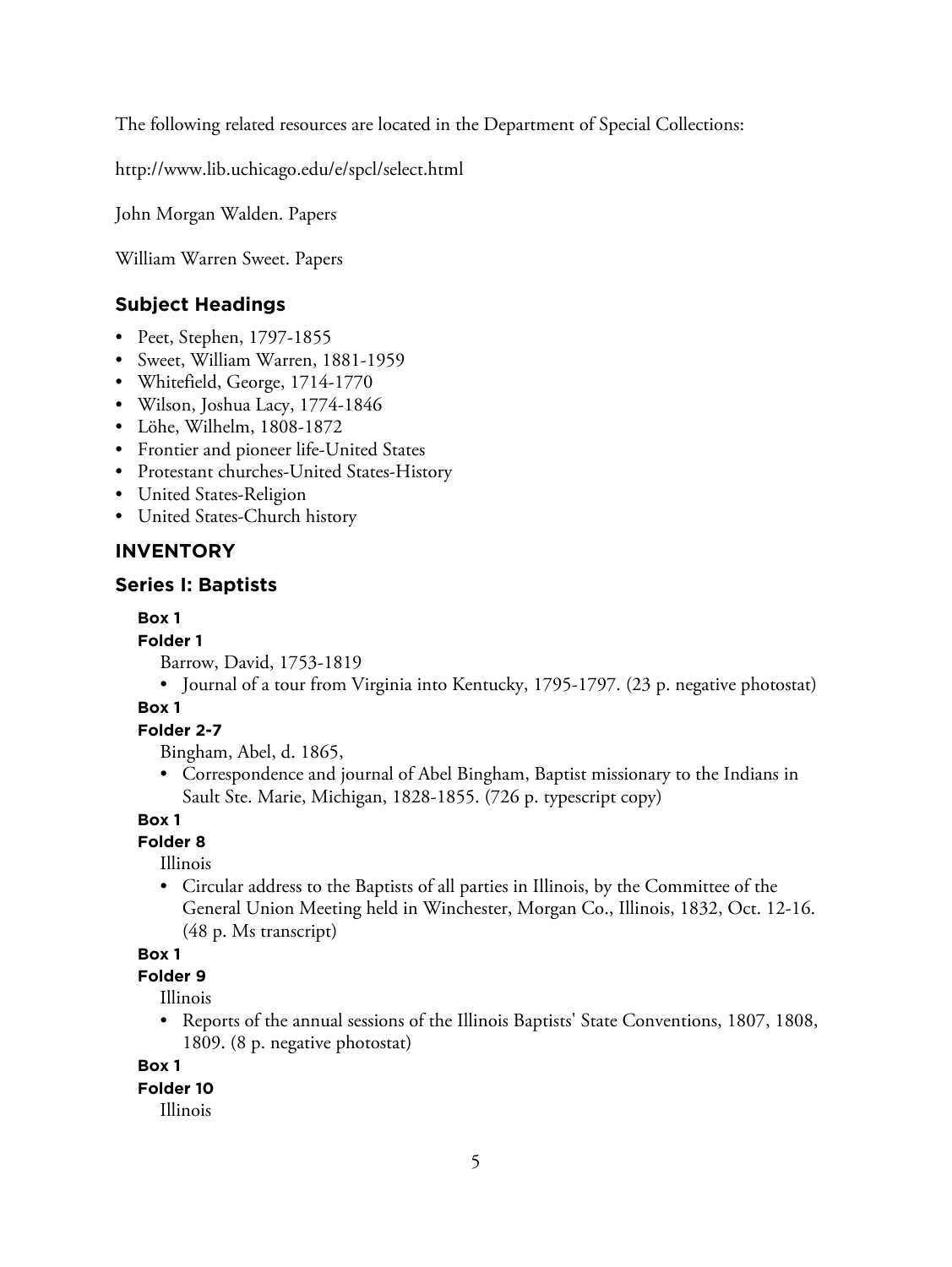• State convention, proceedings of the committee meeting, Canton, Illinois, 1844, Nov. 21 (30 p. Ms transcript)

# **Box 1**

## **Folder 11**

Illinois, 1805-1839-source material for early history of the Baptist Church

- 1) Twenty dismissal letters of frontier Baptist Churches, 1805 1829. (10 p. negative photostat)
- 2) Lemen, James. Letter of recommendation for William H. Briggs, St. Clair Co., Illinois, 1837, March 13. (1 p. negative photostat)
- 3)The religious experience of a frontier Baptist preacher as related to the Association before ordination, n.d. (23 p. negative photostat)
- 4) Wood River United Baptist Church. Minutes, 1812-1817. (35 p. negative photostat)
- 5) Wood River United Baptist Church. Association letter, n.d. (2 p. negative photostat)
- 6) Edwardsville Association. Letter explaining their position on the slavery question, 1839, May 25. (4 p. negative photostat)
- 7) Twelve Mile Prairie Baptist Church. Letter to Wood River Baptist Church, 1823, Oct. 4. (2 p. negative photostat)
- 8) Ogle Creek United Baptist Church. Letter, 1822, Jan. 20. (1 p. negative photostat)
- 9) Ridge Prairie [Baptist Church?]. Extract of a letter to Baptist Convention of Illinois, 1836, Oct. 3. (2 p. negative photostat)

## **Box 1**

# **Folder 12**

Indiana, Harrison Co., Little Flock Baptist Church, Letter of dismissal for Elizabeth Smith, 1821, Oct. (1 p. positive photostat)

## **Box 1**

# **Folder 13-15**

Philadelphia, Pennypack Baptist Church Register, 1689-1837. (86 p.negative photostat) **Box 1**

# **Folder 16**

Pulliam, James and Thomas and Samuel Bowman Letter mentioning, St. Clair Co., Illinois, 1837, March 13. (1 p. negative photostat)

## **Box 1**

# **Folder 17**

Williams, John, elder Manuscript journal of the first Separate Baptist Association of Virginia, held at Blue Rim meeting house, Orange Co., 1771. (21 p. typescript copy)

# **Series II: Congregationalists**

# **Box 2**

# **Folder 1**

Albany Convention

• Minutes, 1852, Oct. 5. (138 p. typescript copy from contemporary printed sources)

# **Box 2**

# **Folder 2**

Bascom, Flavel

• Autobiography, 1833-1840. (48 p. typescript copy)

# **Box 2**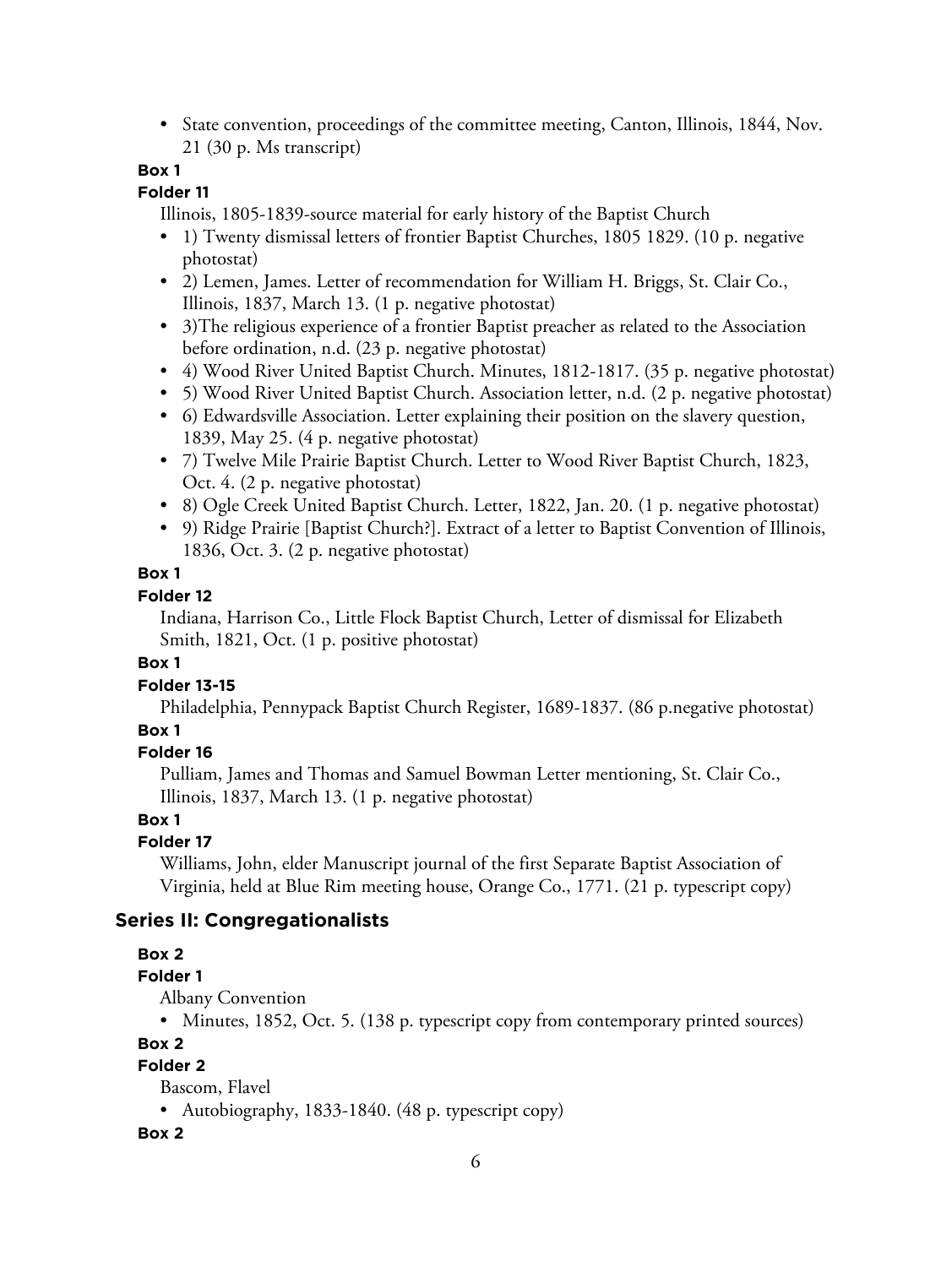## **Folder 3**

Congregational Churches of Illinois Minutes of a convention, 1834, and Congregational Society of Illinois; Minutes, 1836-1841. (88 p. typescript copy with 3 p. rough typescript draft of introduction to Vol. III, chapter VI of Religion on the American Frontier by William Warren Sweet)

#### **Box 2**

#### **Folder 4-17**

Illinois, DuPage [Naperville]

• Records of the First Congregational Church, 1833, July 13 to 1893, March 2. (420 p. negative photostat)

#### **Box 3**

#### **Folder 1**

Marsh, Cutting

• Journal, 1835. (70 p. typescript copy)

#### **Box 3**

#### **Folder 2**

Michigan

• Early Congregationalism in Michigan, 1825-1842, miscellaneous letters and reports from Home Missionaries. (76p. typescript copy interleaved with notes and commentary related to Sweet, Vol. III, chapter vii)

## **Box 3**

# **Folder 3**

Missionary Society of Connecticut

• Miscellaneous documents and notes. (33 p. typescript copy with some typescript and manuscript notes related to Sweet, Vol. III, chapter v)

# **Box 3**

# **Folder 4**

Ohio, Madison

• Record of the formation of the Congregational Church in Madison, Ohio, 1814-1817. (18 p. negative photostat)

#### **Box 3**

## **Folder 5-9**

Peet, Stephen

• Correspondence, 1839-1847. (504 p. typescript copy; also included are various notes on the items and miscellaneous correspondence from other figures prominent in Wisconsin Congregationalism)

#### **Box 3**

#### **Folder 10**

Peet, Stephen

• Letter to Rev. Milton Badger, 1845, Feb. 24. (36 p. typescript copy; "This is Peet's famous defense of Wisconsin against the accusations of the Ultra-Congregationalists of the East. . . ")

## **Series III: Methodists**

| Box 3     |  |
|-----------|--|
| Folder 11 |  |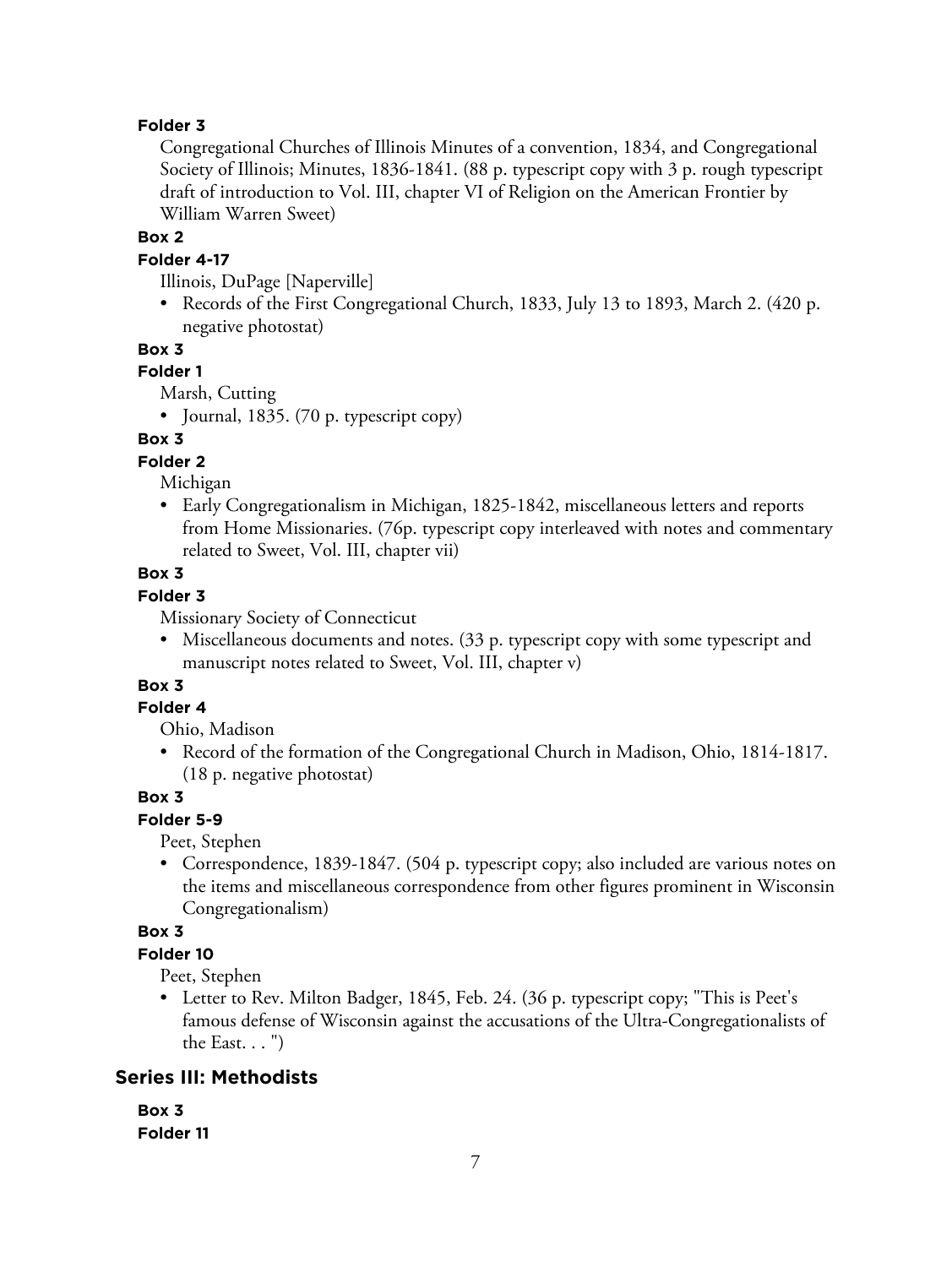Coke, Dr. Thomas

• Letter to American Methodists summarizing his relations to them from 1784, Falmouth, County of Cornwall, England, 1806, Jan. 6. (8 p. typescript copy with carbon)

#### **Box 3**

#### **Folder 12**

Haskins, Thomas

- Journal, 1782, Nov. 7 to 1783, Oct. 28; Journal, 1784, Oct. 30 to 1795, May 13. (174 p. negative photostat)
- Folder 13: Haskins, Thomas
- Journal. (80 p. typescript copy of proceeding)

## **Box 4**

#### **Folder 1**

Haskins, Thomas

• Seven letters to and from Thomas Haskins, 1782-1812. (10 p. typescript copy)

## **Box 4**

### **Folder 2-4**

Lakin, Benjamin, 1767-1849

• Commonplace book, n.d. (original manuscript)

## **Box 4**

# **Folder 5-7**

Lakin, Benjamin, 1767-1849

• Miscellaneous notebooks, n.d. (original manuscript)

### **Box 4**

#### **Folder 8**

Lakin, Benjamin, 1767-1849

• Miscellaneous sermons, n.d. (originals and typescript copies)

#### **Box 4**

#### **Folder 9-12**

Ohio Annual Conference of the Methodist Episcopal Church

• Minutes of the 16th to 56th sessions, 1827-1832. (798 p. negative photostat)

#### **Box 4a**

#### **Folder 13-18**

Ohio Annual Conference of the Methodist Episcopal Church

• Minutes of the 16th to 56th sessions, 1833-1842. (798 p. negative photostat)

## **Box 5**

## **Folder 1-17**

Ohio Annual Conference of the Methodist Episcopal Church cont.

# **Box 6**

## **Folder 1-3**

Pilmore, Joseph, 1739-1825

• Journal, 1769-1774; also appended are 4 letters of Joseph Pilmore, 1772-1791. (302 p. typescript copy)

#### **Box 6**

#### **Folder 4**

Reed, Nelson, 1751-1840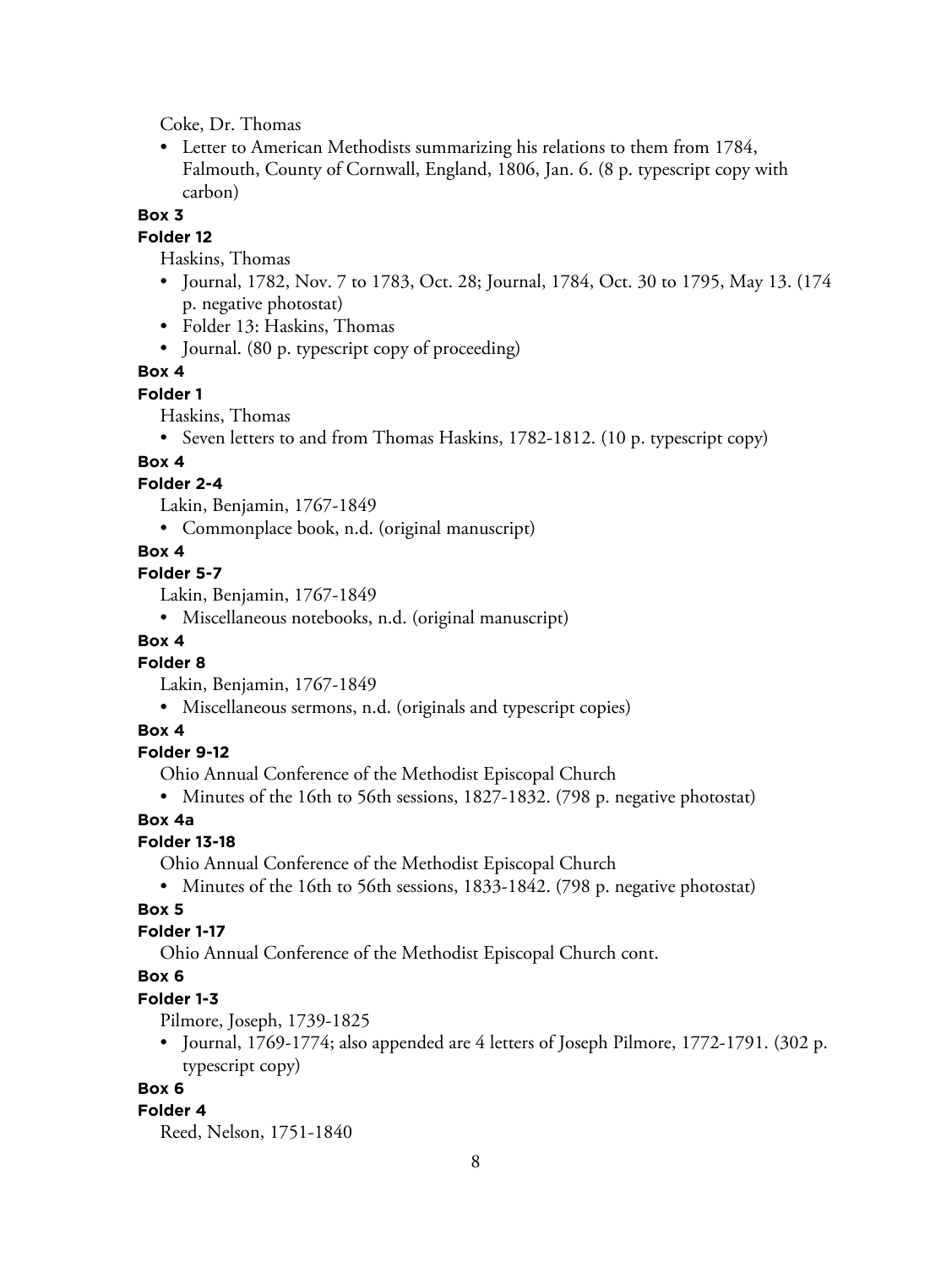• Diary, 4 fragments covering the period 1778, June 20 to 1782, April 19. (134 p.) typescript copy)

# **Box 6**

# **Folder 5**

Thomson, Edward

• Letter to Rev. Prof. Merrick, Delaware, Ohio, 1848, May 15. (2 p. typescript copy with carbon)

# **Box 6**

# **Folder 6**

Whatcoat, Richard, 1736-1806

• Fragments of his diary. (2 p. positive photostat)

# **Series IV: Whitefield, George, 1714-1770**

# **Box 6**

# **Folder 7**

Letters and Addresses, 1739-1746

- George Whitefield to Martin Benson, Bishop of Gloucester, Bristol, 1739, July 10 (4 p.)
- Serious address from some of the ministers of the County of Hampshire to the Rev. Mr. George Whitefield, 1740 (2 p.)
- D. Schuyler to Whitefield, 1741, Nov. 5 (3 p.)
- George Smith to [Mrs. Whitefield?], Philadelphia, 1746, June 18 (2 p.)
- Susanna Baynard to Whitefield, Bohemia River, Md., 1746, July 10 (2 p.)

# **Box 6**

# **Folder 8**

Letters and addresses, 1747-1753

- Whitefield to Rev. ? in Boston, 1747, May 21 (3 p.)
- D. Schuyler to Whitefield, New Brunswick, 1747, June 21 (1 p.)
- Wm. Harper to David Vanhorne, Philadelphia, 1747, June 30 (1 p.)
- Hen. Sherburne to Whitefield, Boston, 1747, Aug. 7 (3 p.)
- James Bayard to Whitefield, Bohemia, Md., 1749, May 10 (3 p.)
- Lewis T. Reichel to John Jordan, Jr., Nazareth Hall, 1750, Jan. 31 (4 p.)
- David Vanhorne to Whitefield, New York, 1750, Nov 12 (3 p.)
- Hugh Bryan to Whitefield, CharlesTowne, 1753, May f (1 p.)
- John Martin Bolzena [?] to Whitefield, Ebenezer, Georgia, 1753, June 5 (4 p.)

# **Box 6**

# **Folder 9**

Letters and addresses, 1753-1762

- Wm. Brisbane to Whitefield, CharlesTowne, 1753, Sept. 10 (2 p.)
- Wm. Grant to Whitefield, Philadelphia, 1753, Nov. 28 (1 p.)
- Whitefield to Dr. Wm. Shippen, Boston, 1754, Oct. 14 (2 p.)
- Thomas Prince to Whitefield, Boston, 1754, Dec. 2 (1 p.)
- John Pertrees [?] to Whitefield, Bethesda, Georgia, 1757, July 2 (9 p.)
- Whitefield, George, 1714-1770 cont.
- Wm. Shippen to Whitefield, Philadelphia, 1758, Sept. 11 (3 p.)
- Wm. Hutson to Whitefield, CharlesTowne, 1759, May 11 (3 p.)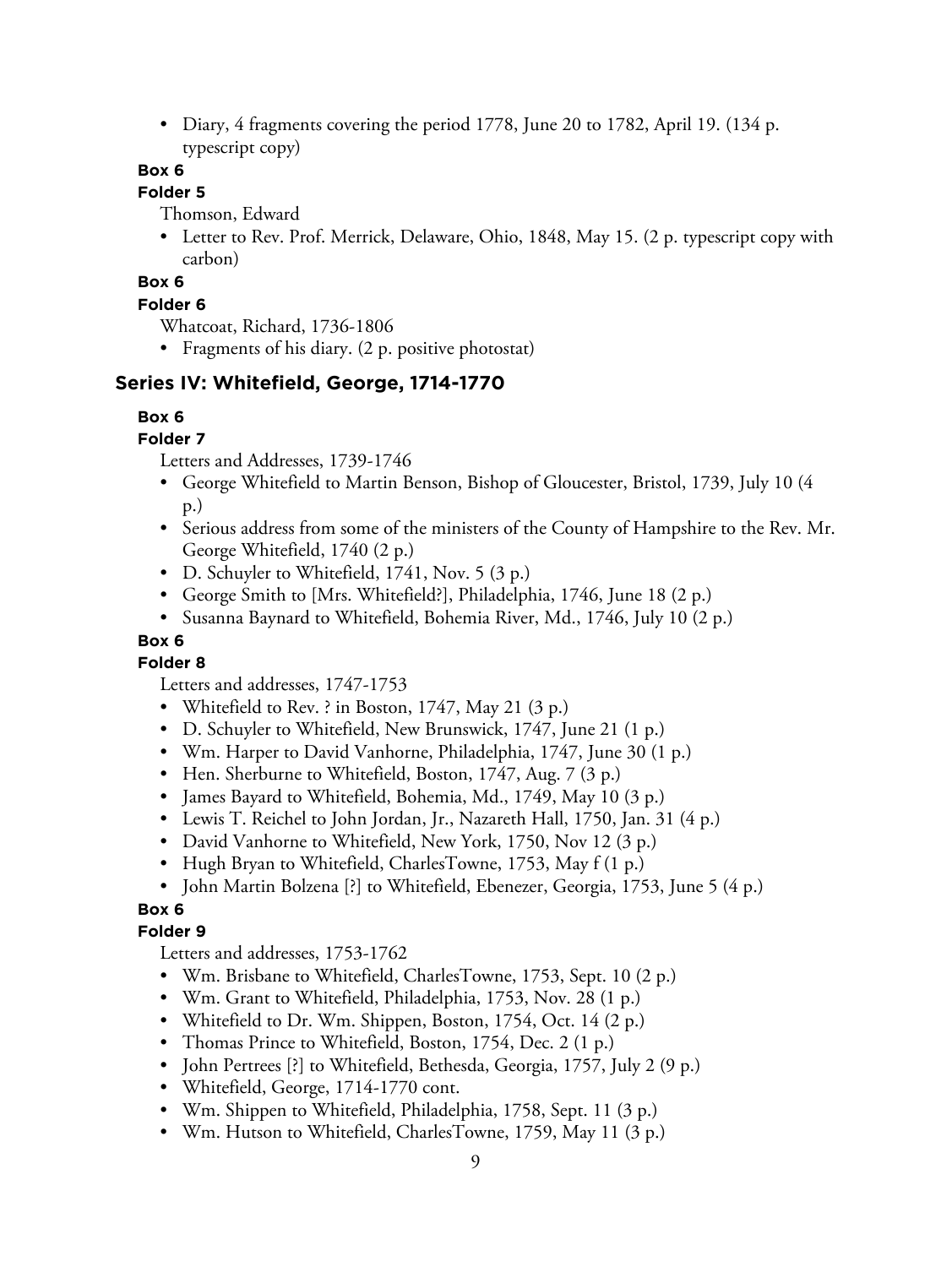- [Thomas Gotter?] to Whitefield, Bethseda, Georgia, 1760, July 7 (2 p.)
- Charles Price to Whitefield, Bethseda, Georgia, 1760, July 10 (1 p.)
- Sarah Gill to Whitefield, Boston, 1760, Nov. 4 (4 p.)
- Whitefield to Mr. Read, London, 1762, Mar. 25 (2 p.)

## **Box 6**

#### **Folder 10**

Letters and addresses, 1762-1770

- Mary Grant to Whitefield, Philadelphia, 1762, Aug. 3 (2 p.)
- William Patterson to "his brother in Sunderland", Gibralter, 1762, Aug. 5 (2 p.)
- Sarah Gill to Whitefield, Boston, 1763, Oct. 3 (2 p.)
- Moses Gill to Whitefield, Boston 1763, Dec. 19 (1 p.)
- Nehemiah Greenman to Whitefield, West Jersy, Salem Co., Piles-grove, 1765, May 20 (1 p.)
- Thomas Periam to Whitefield, Dover, 1765, Oct. 23 (2 p.)
- James Waddell to Whitefield, Lancaster Co., Virginia, 1766, Aug. 5 (3 p.)
- J. Graves to Whitefield, Providence, 1767, May 16 (2 p.)
- John Brown to ?, 1770, Dec. 12 (2 p.)
- "To Mr. Whitefield Going to Georgia" (poem), n.d. anon.
- List and typescript copies of letters.

## **Series V: Presbyterians**

#### **Box 6**

#### **Folder 11-13**

American Home Missionary Society Correspondence, 1823-1842. (294 p. typescript copy including rough drafts of notes, indexes, etc. relating to Sweet, Vol. II, chapter xiv)

- Folders 14-15: Blair, Hugh, 1718-1800
- Miscellaneous letters by Hugh Blair, 1756-1798. (102 p. negative photostats and negative photostats of typescript copies)

#### **Box 7**

#### **Folder 1-2**

Columbia Synod of the Presbyterian Church

• Minutes, 1877-1890. (744 p. typescript copy in 2 bound volumes; v.1: 1877-1882, v.2: 1883-1890)

## **Box 8**

#### **Folder 1**

Cumberland Presbytery

• Minutes of the "Original" Cumberland Presbytery, 1802-1806. (35 p. typescript with carbon; "Published by the stated clerk, Louisville, Kentucky, Oct. 9, 1906")

# **Box 8**

#### **Folder 2**

Davis, Rev. William P. Charge to him, Bethlehem, 1835, Dec. 1 (5 p. typescript copy)

## **Box 8**

# **Folder 3-4**

Fraser, William, of Ontario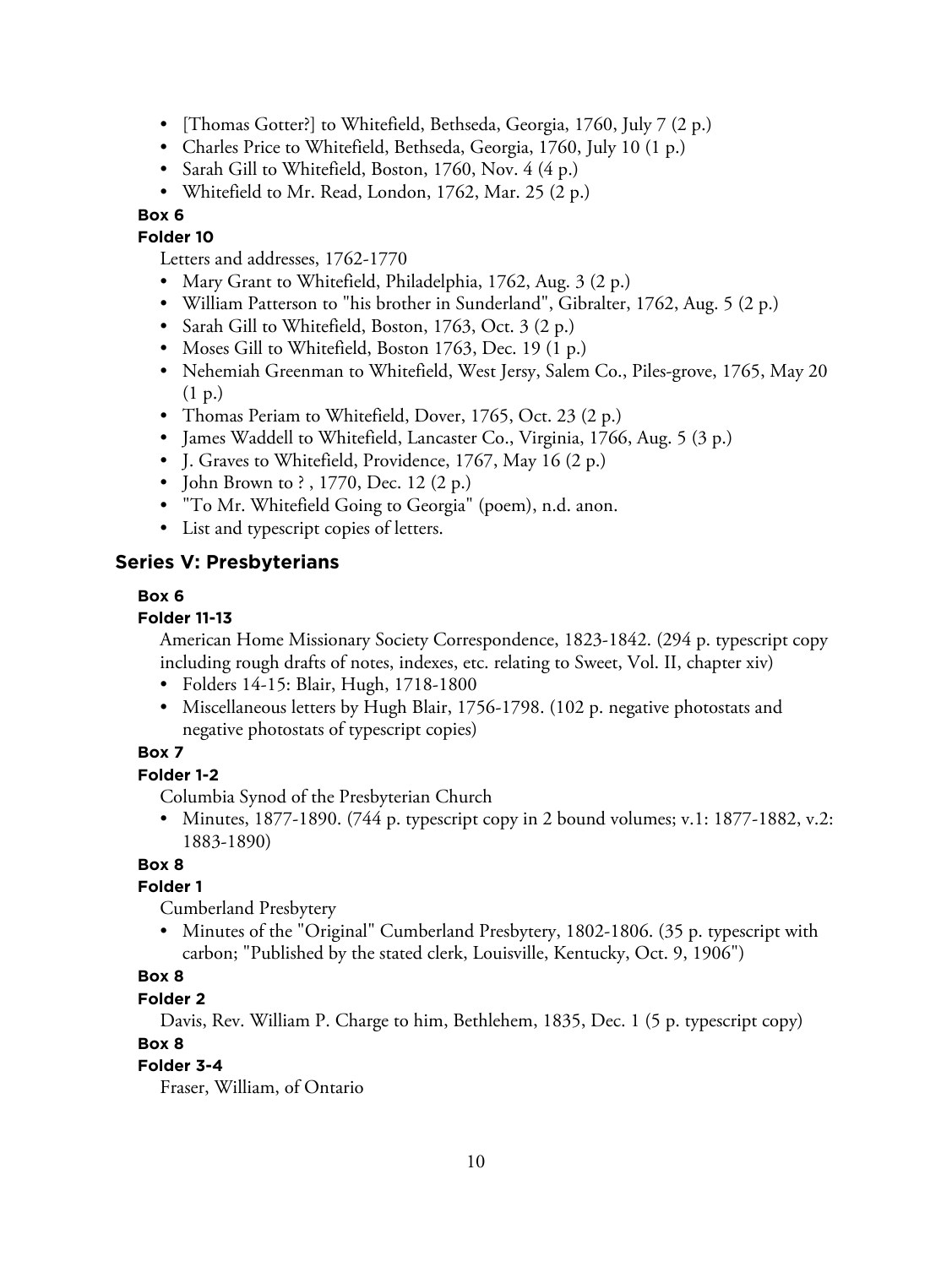• Diary from 1834, August to 1835, July. (158 p. negative photostat, "account of a journey from Pictou, N.S. to London, Upper Canada, of conditions and beginnings of missionary work")

#### **Box 8**

## **Folder 5-7**

Grand River Presbytery

• Register Book, 1814-1818. (76 p. negative photostat)

## **Box 8**

## **Folder 8-11**

Green, John F.C.

• A collection of papers on the Evangelical Protestant Church of North America, [1944?]. (typewritten and prined materials)

## **Box 8**

## **Folder 12**

[Howe, Rev. Joseph?]

• Record of two preaching tours in Kentucky and Tennessee, 1813-1814. (24 p. negative photostat)

## **Box 8**

## **Folder 13**

Illinois, Belleville

- Records of the Presbyterian Church, 1833-1857. (10 p. negative photostat)
- Folder 14: Illinois, DuPage
- Records of the session of the First Presbyterian Church, 1844-1883. (90 p. negative photostat in bound volume, 2 pages to each leaf)

## **Box 8**

## **Folder 15**

Illinois, Will Co., DuPage

• Record of the First Presbyterian Socity, 1846-1883. (50 p. negative photostat in bound volume as above)

## **Box 9**

## **Folder 1**

Kentucky, Jessamine Co., Associate Reformed Church of Ebenezer

• Correspondence with R.H. Bishop, 1804, Feb. (4 p. negative photostat)

# **Box 9**

## **Folder 2**

Kentucky, Mercer Co., New Providence Church

• Record book of the proceedings of the trustees, 1773-1827. (43 p. negative photostat, Draper Mss 14CC102-14CC144 State Historical Society of Wisconsin)

# **Box 9**

# **Folder 3**

Kentucky Reformed Church in North America Excerpts from the records touching upon the case of R.H. Bishop, 1813-1817. (34 p. typescript copy)

# **Box 9**

## **Folder 4**

Kentucky Synod of the Presbyterian Church in the U.S.A.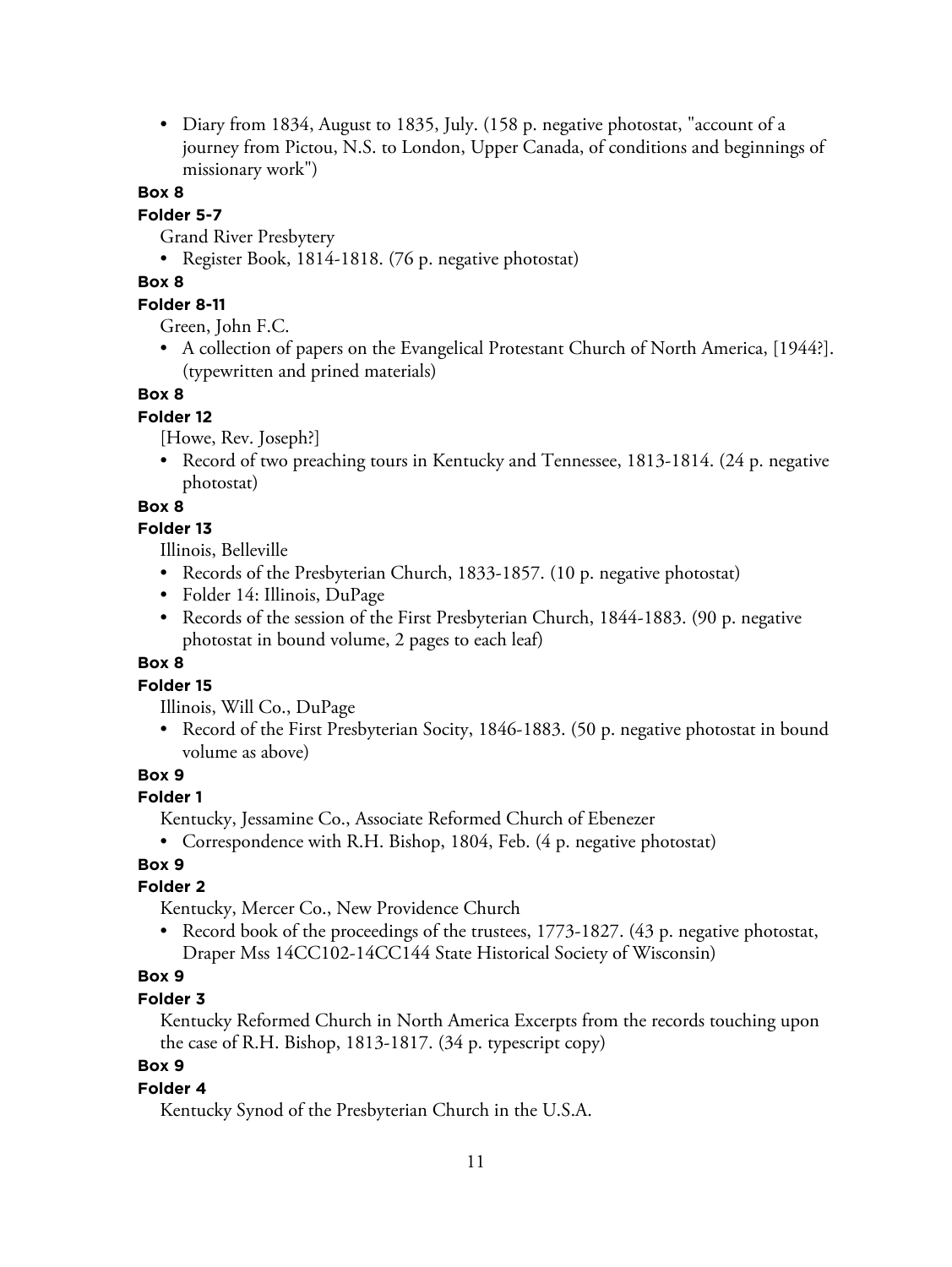• Minutes, 1802-1818, also a copy of the rules or bylaws for regulating and governing the synod in all its deliberations. (120 p. typescriptocopy)

## **Box 9**

# **Folder 5-12**

Lorain Presbytery

• Minutes, 1836-1839; also Elyria Presbytery, Minutes, 1842-1863. (444 p. negative photostat)

## **Box 10**

#### **Folder 1**

McMillan, John

• Journal from 1774, Oct. 26 to his marriage on 1776, Aug. 6. (17 p. typescript copy)

# **Box 10**

# **Folder 2**

Madison Presbytery

• "Annual report of the state of religion within the bounds of the presbytery," 1826. (5 p. typescript copy)

# **Box 10**

#### **Folder 3**

Missouri Presbytery

• Records, 1817-1831, 1836-1839. (196 p. negative photostat)

#### **Box 10**

## **Folder 4**

Missouri Presbytery

• Records, 1820-1839. (101 p. typescript copy)

#### **Box 10**

#### **Folder 5-6**

Ohio, Portage Co., Franklin

• Records of the First Presbyterian Church, 1819-1839. (120 p. negative photostat in v. 1  $[folder 5]$ ; 76 p. typescript copy in v. 2  $[folder 6]$ )

# **Box 10**

#### **Folder 7**

Ohio, Union Co., Lower Liberty Presbyterian Church

• Records, 1821-1857. (52 p. negative photostat in bound volume)

# **Box 10**

#### **Folder 8**

Pittsburg District

• Minutes of the Evangelical Protestant Ministers' meetings, 1908-1935. (123 p. typescript copy in 2 volumes; v. 1: 1908, March to 1918, June; v.2: 1918, July to 1935, June)

### **Box 10**

## **Folder 9-11**

Portage Presbytery

• Records, 1818, Dec. 8 to 1843, Feb. 14. (720 p. negative photostat, originally in three volumes)

#### **Box 11**

#### **Folder 1-2**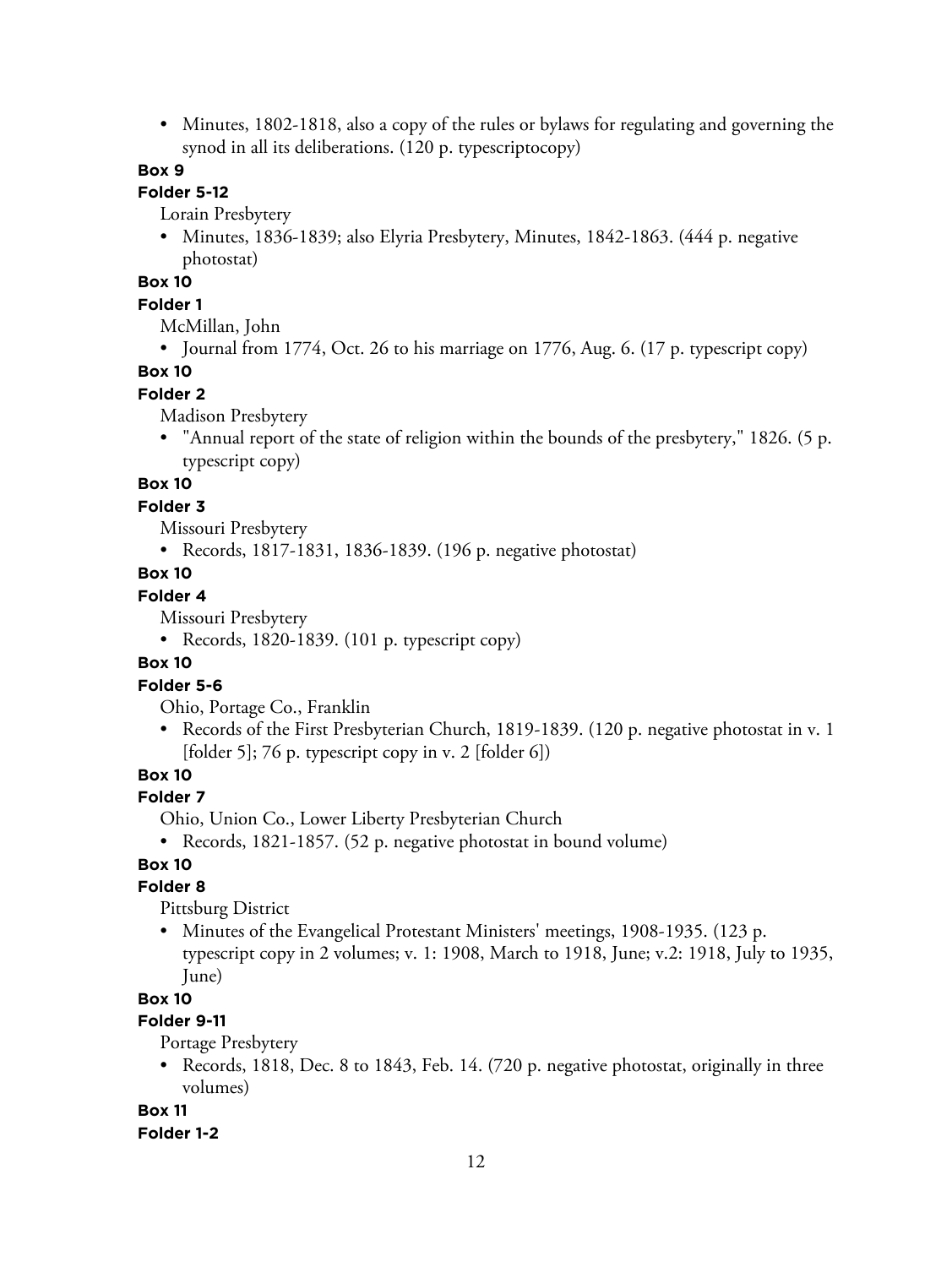Portage Presbytery

• Records (cont.)

# **Box 11**

# **Folder 3**

Presbyterial and Session Records

• Miscellaneous. (20 p. ms transcript related to Sweet, Vol. II, chapter xi)

# **Box 11**

# **Folder 4**

Presbyterianism in the United States, 1773-1839

- Miscellaneous. (7 items typescript copy and negative photostat)
- 1) Phillips, W.W. and others. Letter to Rev. Thomas D. Baird, New York, 1836, July 13. (4 p. typescript copy)
- 2) Williamsburg. Records, 1832, Mar. 29. (6 p. typescript copy with notes)
- 3) Holston Presbytery. Records, 1837, Sept. 29 to 1838, April 6. (11 p. typescript copy with notes)
- 4) Ohio, Portage Co., Franklin. Records of the First Presbyterian Church, 1819-1839. (62 p. typescript copy)
- 5) New Providence Church. Records. (46 p. typescript copy of Box 9, folder 2)
- Presbyterianism in the United States, 1773-1839 cont.
- Miscellaneous. (7 items typescript copy and negative photostat)
- 6) Breckinridge, W.L. Letter to Brother Logan, Danville, 1834, Feb. 27, attached to circular. (3 p. negative photostate with 2 p. typescript copy)
- 7)Presbytery of Chillicothe. Letter to the Presbytery of Ebenezer, Kentucky, Ohio, 1836, Jan. 6. (4 p. negative photostat with 6 p. typescript copy)

# **Box 11**

# **Folder 5**

Presbyterianism in the United States

- Miscellaneous source material for the history of frontier Presbyterianism
- 1) Hanover Presbytery. Action taken by the Presbytery of Hanover, Virginia towards the founding of a school near Timber Ridge. . ., 1776, Sept. 8. (2 p. negative photostat)
- 2) Logan, James T. Teacher's contract, 1837, April 7. (4 p. negative photostat, includes copy with different subscribers' names)
- 3) Word, William and others. Circular letter asking subscriptions, 1788, July 7. (2 p. negative photostat with typescript copy)
- 4) Welch, James. Letter to James Blyth, 1792, Feb [24?]. (2 p. negative photostat)
- 5) Wilson, Joshua, Wm. Mahon, and James McAfee. Random notations by unknown author concerning, 1797. (4 p. negative photostat, Draper Mss 14CC146-14CC149, State Historical Society of Wisconsin)
- 6) Marshall, Robert. Letter to James Welch, 1792, Aug. 27. (2 p. negative photostat)
- 7) Welch, James. Letter to James Blyth, Lexington, 1792, March 8. (3 p. negative photostat)
- 8) McClelland, Andrew Jr. Letter to James Welch, Muddy Creek, 1792, July 3. (3 p. negative photostat)
- 9) Kentucky, Walnut Hill Presbyterian Church. Subscription list. (2 p. negative photostat)
- 10) Kentucky Academy, Pisgah, Subscription lists. (10 p. negative photostat)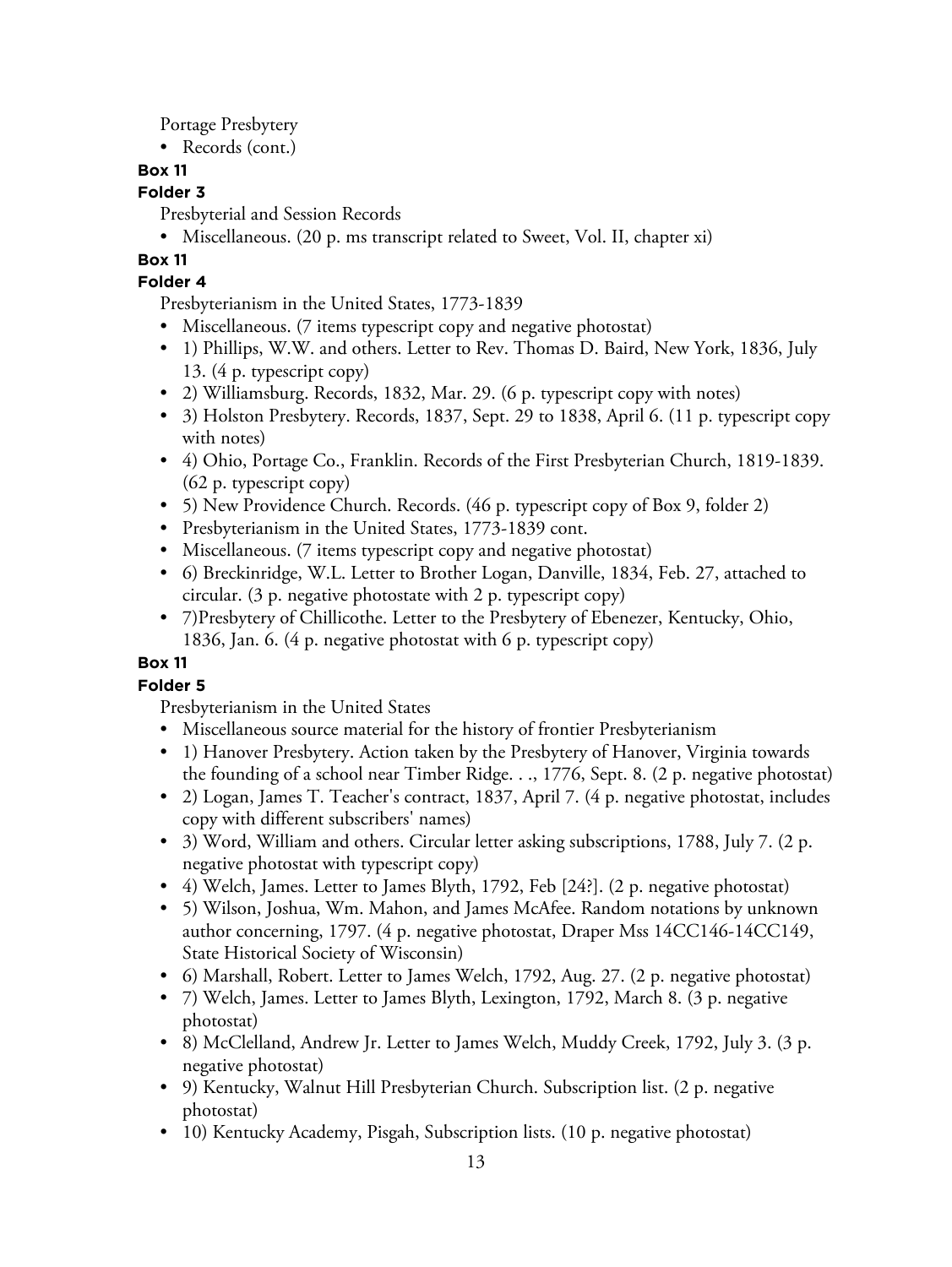- 11) Kentucky, Clifton Furnace, Bethseda Presbyterian Church.
- Letter to Ebenezer Presbytery, 1836, April 22. (4 p. negative photostat)
- 12) Kentucky, Ebenezer, Associate Reform Church. Subscription list, 1803, April. (2 p. negative photostat with typescript copy)
- 13) Indiana, Franklin, Presbyterian Church. Letter to the Session of the Presbyterian Church in Indianapolis, 1840, Aug. 19. (1 p. negative photostat with typescript copy)

# **Box 11**

## **Folder 6**

Rev. Synod of New York and Philadelphia List of ministers and congregations, n.d. (10 p. negative photostat)

## **Box 11**

## **Folder 7**

Session Records of frontier Presbyterian Churches

• (101 p. typescript copy with Ms notes, rough drafts, and notes related to Sweet, Vol. II, chapter IX)

## **Box 11**

## **Folder 8**

Transylvania Presbytery

• Extracts from the minutes, 1786-1837. (91 p. typescript copy related to Sweet, Vol. II, chapter vi. See also Box 12 for complete minutes)

## **Box 11**

## **Folder 9**

Western Missionary Society

• Records, 1804-1826. (73 p. typescript copy)

## **Box 11**

## **Folder 10**

- Wilson, Joshua
- Miscellaneous papers and correspondence, 1796-1811. (64 p. typescript copy including notes and rough drafts related to Sweet, Vol. II, chapter XVI)

## **Box 11**

## **Folder 11**

Miscellaneous

- Documents relating to Presbyterian education in the early West. (38 p. typescript copy with rough draft notes, etc. related to Sweet, Vol. II, chapter XII)
- 1) Report of the Transylvania Seminary, 1795, April. (5 p.)
- 2) Subscription list of the Walnut Hills Church for the Kentucky Academy, 1794, May. (9 p.)
- 3) Letters concerning the founding of Lane Theological Seminary, 1822-1839. (19 p.)
- 4)Subscription lists for James H. Logan's school. (1 p.)

# **Box 12**

# **Folder 1**

Transylvania Presbytery

• Minutes, 1736-1837. (752 p. typescript copy in one bound volume)

# **Series VI: Miscellaneous Denominations**

## **Box 12**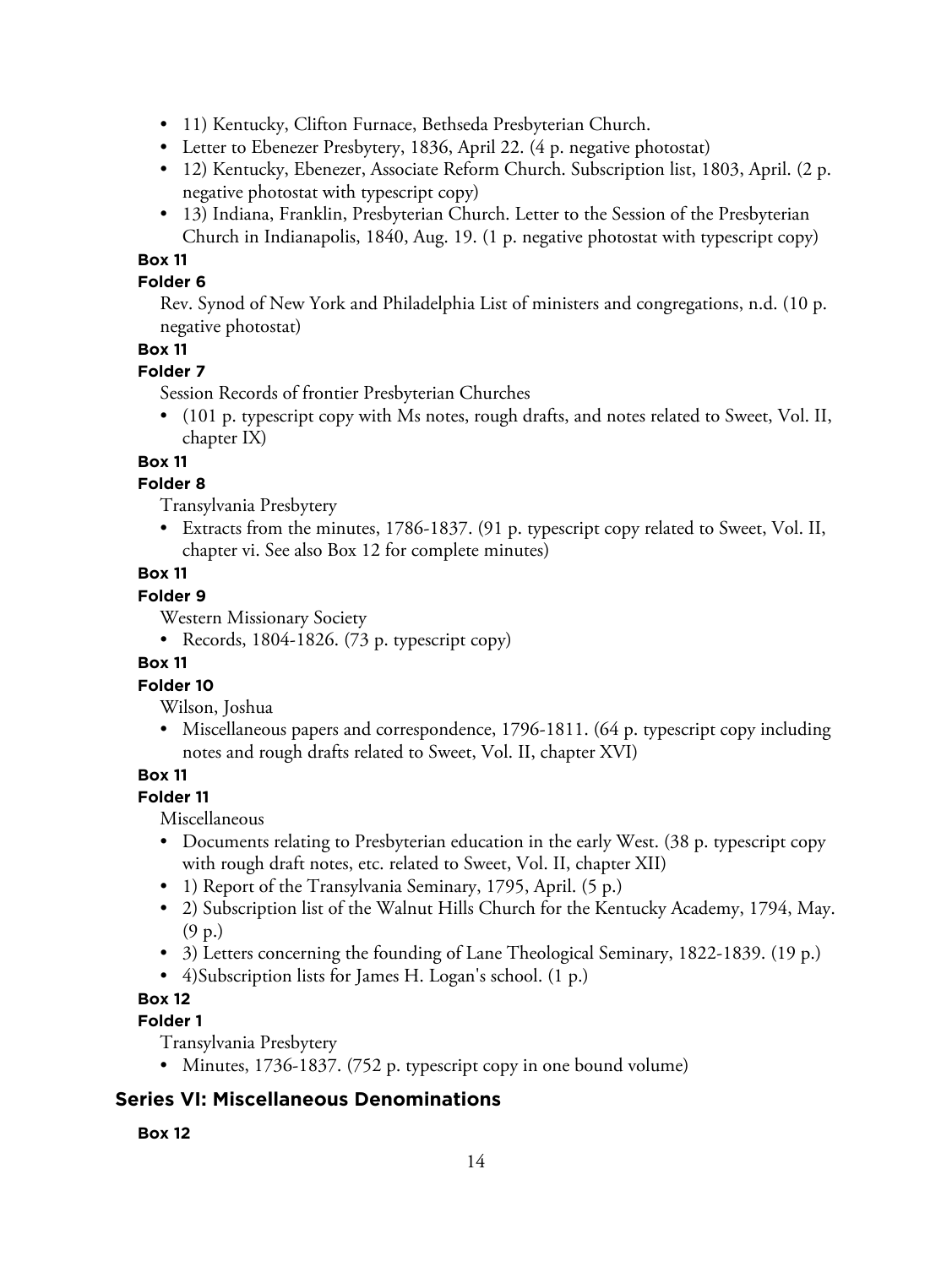#### **Folder 2**

Bishop of Oxford to Right Honorable Horatio Walpole; St. James's Westminster, 1750, Jan. 9

- Archbishop of Canterbury to Dr. Johnston; Lambeth, 1758, Sept. 27
- Representation of the Board of Trade for repealing two acts passed in North Carolina, in May 1760, for establishing Vestries and making provision for an orthodox clergy, 1762, June 1 Kings Order in Council for disallowing above acts, 1762, June 3. (44 p., above four documents run continuously)

## **Box 12**

## **Folder 3**

Notes on the Church of England, 1662-1735, in Virginia, New York,

• Barbados, and Jamaica1662-1759 in Virginia, New York, South-Carolina, and Jamaica. (7 p.)

**Box 12**

## **Folder 4**

Duke of Newcastle, notes on his letter to Board on ecclesiastical jurisdiction of the colonies, 1727. (1 p.)

- Note on several people in Newberry of New England who separated from the Congregational Church and formed Church of England for worship. . .1711/12. (1 p.)
- George II; appeal to by Episcopal clergy for an American bishop, 1727. (1 p.)
- Boston; notes on an intended synod, 1725. (2 p.)
- Archbishop of Canterbury (Moore); Notes from his book on the ecclesiastical affairs of the colonies, 1725-1760. (4 p.)
- Report of the Board of Trade on the Church of England in America, 1787. (7 p.)
- Province of Virginia; Acts on the ecclesiastical establishment, 1758-1761. (4 p.)

# **Box 12**

## **Folder 5**

Read, James; Oath of allegiance, 1745, March 17. (3 p.)

• Smith, Mathew; Copy of certificate relieving him of paying taxes to the established Congregational Church of Massachusetts, 1801, Sept. 6. (1 p.)

# **Box 13**

## **Folder 1**

Clarke, Edwin W., editor of "Verse Herald," Oswego Co., New York.

• Miscellaneous correspondence, 1829-1850. (34 items, original Mss)

# **Box 13**

# **Folder 2-4**

Grossman, Georg and others Correspondence to Wilhelm Loehe, reGerman Lutheranism in Michigan and the founding of the Iowa

• Synod, 1853-1855. (22 items, 63 p. negative photostat, in German)

# **Box 13**

# **Folder 5-6**

Loehe, Wilhelm, 1808-1872

• Miscellaneous correspondence re German Lutheran settlements in Michigan, 1844, Dec. to 1851, Dec. (213 p. typescript copy and negative photostat of typescript copy, in German)

## **Box 13**